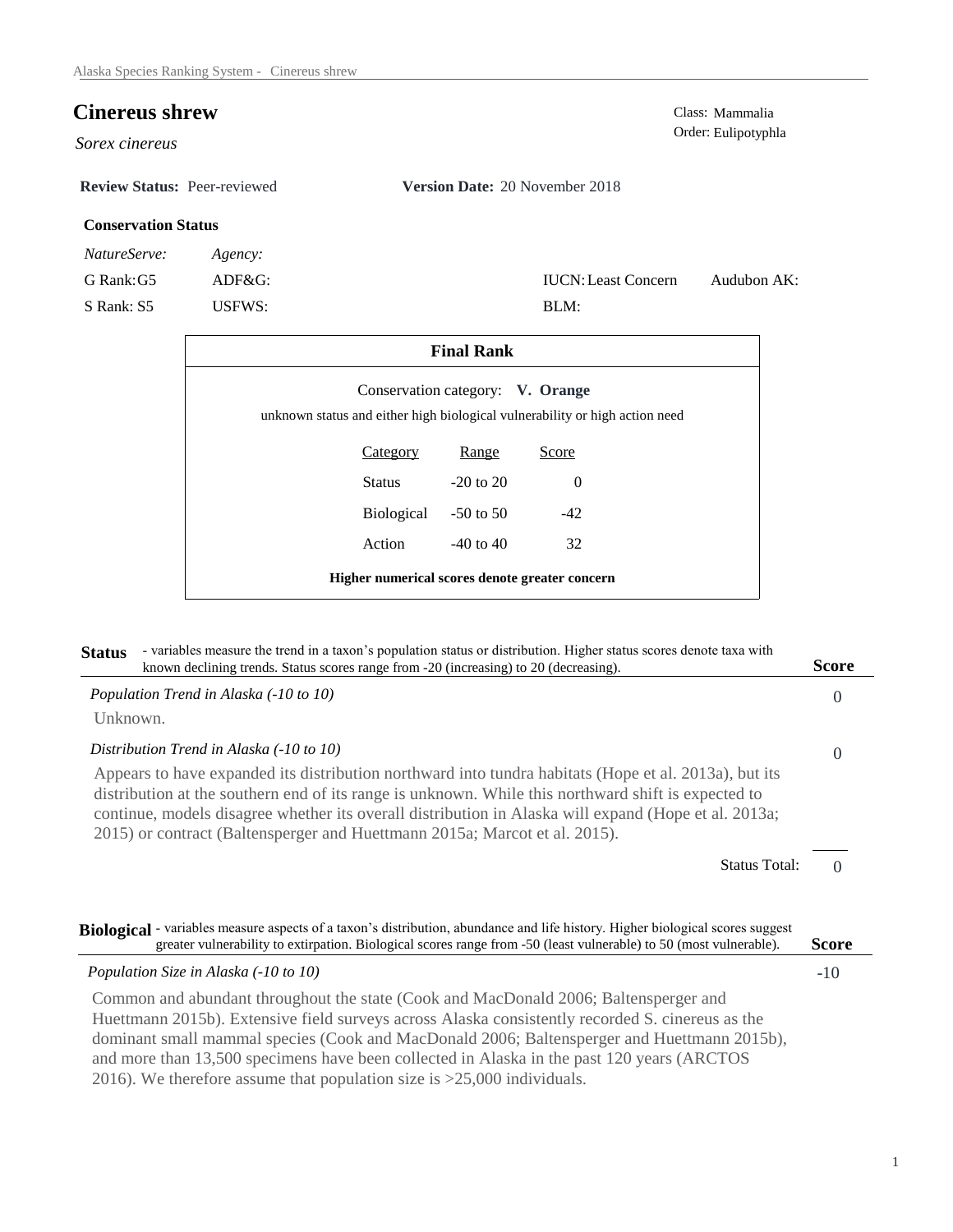### -10 -10 -5 -3 1 -5 -42 *Range Size in Alaska (-10 to 10)* Found throughout Alaska from the Arctic tundra to southeast Alaska, and from the Canadian border west to the Alaska Peninsula (MaDonald and Cook 2009; Baltensperger and Huettmann 2015b; ACCS 2017a). Present-day species distribution models estimated a range size >2,000,000 sq. km. (Hope et al. 2013). *Population Concentration in Alaska (-10 to 10)* Does not concentrate. *Reproductive Potential in Alaska* Unknown for Alaska. Elsewhere in North America, S. cinereus reproduces at <2 years (Whitaker 2004). Unknown for Alaska. Elsewhere in North America, females have an average litter size of 7 young and have two or three litters per year (Whitaker 2004; Osborne 2008). Number of Young (-5 to 5) Like other shrews, S. cinereus is an insectivore with a varied, yet largely carnivorous diet (Aitchinson 1987; Whitaker 2004; O'Brien et al. 2018). Because invertebrates are an ephemeral and potentially unpredictable food source, we rank this question as B- Moderately adaptable with key requirements common. Habitat (-5 to 5) Although S. cinereus is often characterized as living in moist boreal habitats (Demboski and Cook 2003; Hope et al. 2015), it has been reported from a variety of habitats including deciduous forests, open and closed shrub, meadows, wetlands, and tundra (Aitchinson 1987; Whitaker 2004; Cook and MacDonald 2006; Hope 2012; Hope et al. 2013a; Baltensperger and Huettmann 2015b). Age of First Reproduction (-5 to 5) *Ecological Specialization in Alaska* Dietary (-5 to 5) Biological Total: 2 10 *Knowledge of Distribution and Habitat in Alaska (-10 to 10)* General distribution and habitat associations are known from multi-species small mammal surveys *Management Plans and Regulations in Alaska (-10 to 10)* Listed as unclassified game in Alaska with no bag limit and no closed season (ADFG 2020a). Action - variables measure current state of knowledge or extent of conservation efforts directed toward a given taxon. **Score** Higher action scores denote greater information needs due of lack of knowledge or conservation action. Action scores range from -40 (lower needs) to 40 (greater needs).

that have been conducted across the state (e.g. Tegeler and Savage 2003; Cook and MacDonald 2006; Hope 2012; Baltensperger and Huettmann 2015b; ARCTOS 2016). Surveys are needed to determine whether S. cinereus occurs on the Aleutian Islands west of Unimak Pass (MacDonald and Cook 2009). Moreover, S. cinereus has been expanding its range northward into tundra habitats in recent decades; the northernmost extent of its range therefore warrants further investigation (MacDonald and Cook 2009; Hope et al. 2013a). Additional surveys and specimen collections are needed to study the genetic diversity of insular populations and subspecies S. c. streatori and S. c. hollisteri.

*Knowledge of Population Trends in Alaska (-10 to 10)*

Not currently monitored.

10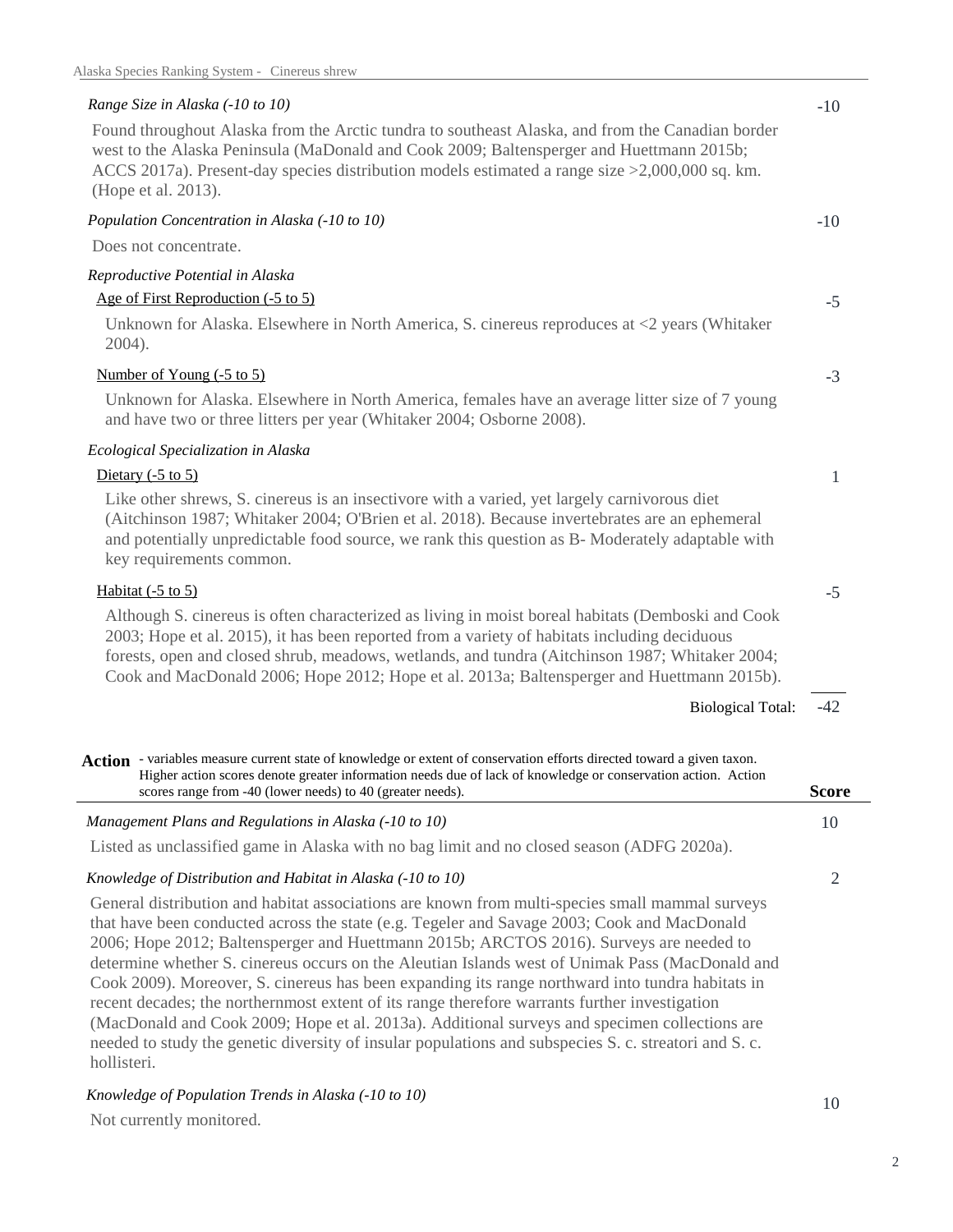#### *Knowledge of Factors Limiting Populations in Alaska (-10 to 10)*

Little is known about the factors that limit S. cinereus populations in Alaska. Climate change is expected to expand the range of the cinereus shrew northward (Hope et al. 2013a; Baltensperger and Huettmann 2015a; Hope et al. 2015), but models disagree as to whether its overall range in Alaska will increase (Hope et al. 2013a; Hope et al. 2015) or decrease (Baltensperger and Huettmann 2015a). In addition to distributional changes, climate change may increase food availability. A correlative study suggests that observed increases in body size may result from increased winter food availability caused by warming temperatures (Yom-Tov and Yom-Tov 2005); however, this idea has not been explicitly tested. In addition, while strong dietary overlap between S. cinereus and S. monticolus indicates the potential for competition (O'Brien et al. 2018), it is unknown whether food is limiting and whether competition actually takes place between these two species. It is unknown whether S. cinereus undergoes population fluctuations in Alaska, as is common in other small mammals. A long-term monitoring project on the Alaska Peninsula observed a two-year cycle from 1996 to 2000, but subsequent data contradicted this pattern (Savage 2003). Dramatic population fluctuations have been observed elsewhere in this species' range, though the causal mechanisms are unknown (Buckner 1966). Endo- and ectoparasites have been documented (e.g. Murrell et al. 2003; Cook et al. 2016), but their role on population dynamics has not been investigated. Several studies have investigated the relationship between S. cinereus and other shrew species (van Zyll de Jong 1982; Demboski and Cook 2003; Hope et al. 2012), but additional studies are needed on subspecies designations, of which two are recognized in Alaska (MacDonald and Cook 2009). Specimens collected across Alaska (Demboski and Cook 2003) and across their western range (Hope et al. 2012) appear weakly differentiated from each other.

> 32 Action Total:

| Harvest:                            | Not substantial   |
|-------------------------------------|-------------------|
| <b>Seasonal Occurrence:</b>         | Year-round        |
| <b>Taxonomic Significance:</b>      | Monotypic species |
| % Global Range in Alaska:           | ${<}10\%$         |
| % Global Population in Alaska: <25% |                   |
| Peripheral:                         | No                |

biological or management questions.

Supplemental Information - variables do not receive numerical scores. Instead, they are used to sort taxa to answer specific

#### **References**

Alaska Center for Conservation Science (ACCS). 2017a. Wildlife Data Portal. University of Alaska Anchorage. Available online: http://aknhp.uaa.alaska.edu/apps/wildlife

Alaska Department of Fish and Game (ADFG). 2020a. 2020-2021 Alaska hunting regulations. Alaska Department of Fish and Game. Juneau, AK, USA.

Aitchison, C. W. 1987. Review of winter trophic relations of soricine shrews. Mammal Review 17(1):1–24. DOI: 10.1111/j.1365-2907.1987.tb00045.x

ARCTOS. 2016. ARCTOS database: Fish, amphibian, mammal, bird and reptile collections. University of Alaska Museum of the North, Fairbanks, AK, USA. Available online: http://arctos.database.museum/

Baltensperger, A. P., and F. Huettmann. 2015a. Predicted shifts in small mammal distributions and biodiversity in the altered future environment of Alaska: an open access data and machine learning perspective. PLoS ONE 10(7):e0132054. DOI: 10.1371/journal.pone.0132054

Baltensperger, A. P., and F. Huettmann. 2015b. Predictive spatial niche and biodiversity hotspot models for small mammal